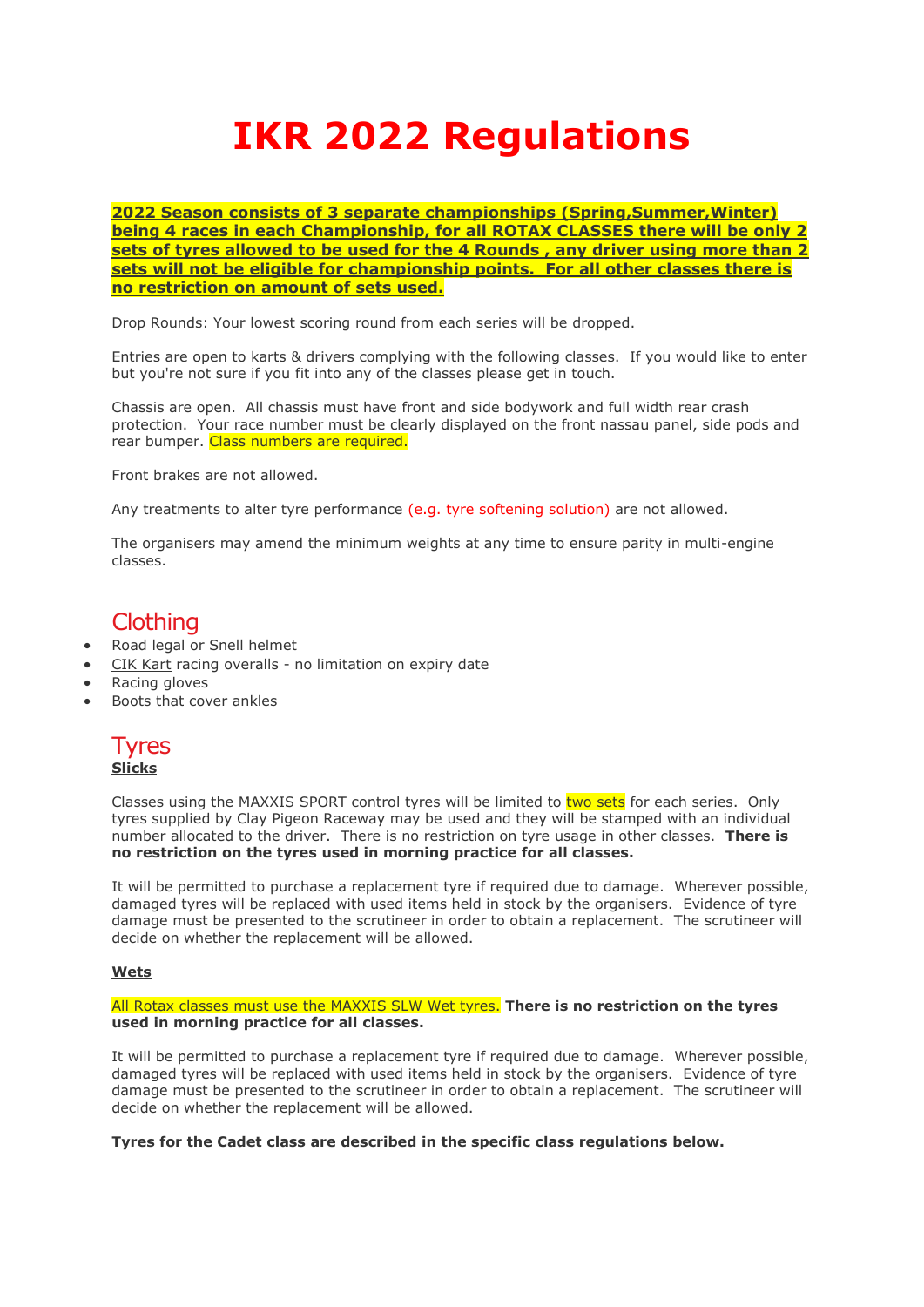#### Championship Classes **Cadet**

Engines: Any commercially available Cadet racing engine(HONDA GX160). If in doubt, please ask. Engine type to be submitted at the time of registration. It will be permitted to change to a different engine type during the Championship if desired, but advance permission must be sought from the organisers in writing. For Honda Cadet the DEP exhaust is mandatory 2019/2020/2021 & 2022 version.

Driver Age: 8 – 12 years Minimum weight limit: 103 kg including driver & safety equipment. Slick Tyres: Dunlop SL3 **MSUK** Wet Tyres KT3

#### **For all Rotax classes with correct carburettor and engine configuration must be used.**

#### **Senior Rotax Max**

#### **Engines may be sealed or un-sealed.**

Engine: Rotax Max FR125 with Dellorto carb to Fiche. Minimum driver age: Year of 16th birthday Minimum Weights: Rotax (inc. Evo):162 kg Rotax Heavy (inc. Evo): 177kg

Slick Tyres: MAXXIS SPORT Wet Tyres: MAXXIS SLW WET

#### **Junior Rotax Max**

#### **Engines may be sealed or un-sealed.**

Engine: Rotax FR125 Junior Max with Dellorto carb, Driver age: 11-16 years. Minimum Weights: Junior (inc. Evo): 148 kg

Slick Tyres: MAXXIS SPORT Wet Tyres: MAXXIS SLW WET

#### **Mini Rotax Max**

#### **Engines may be sealed or un-sealed.**

Engine: Rotax FR125 Junior Max with Dellorto carb, Driver age: 11-14 years. Minimum Weights: Mini (inc. Evo): 132 kg

Slick Tyres: MAXXIS SPORT Wet Tyres: MAXXIS SLW WET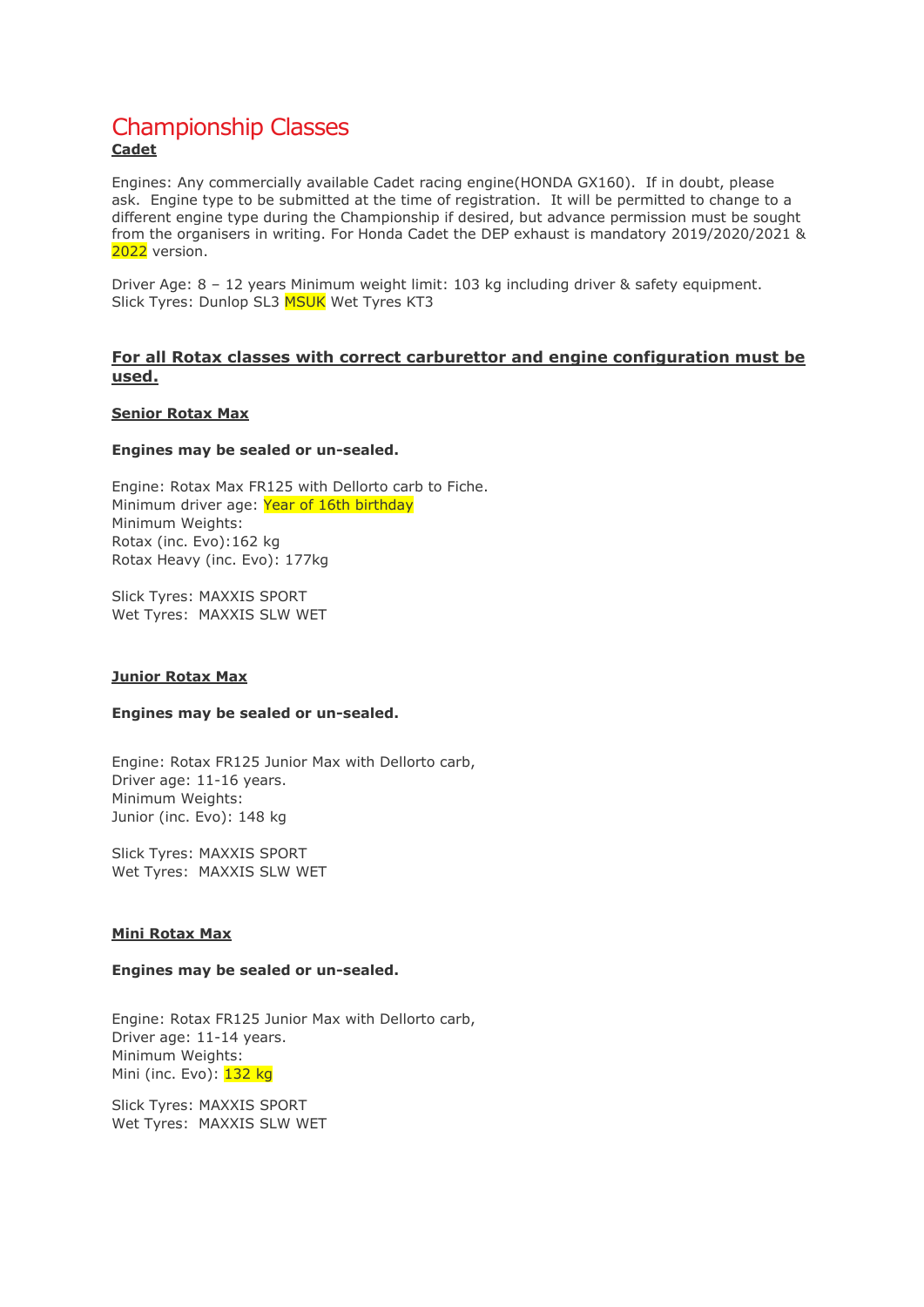#### **Pro Kart specific engine regulations:**

1. Engines must, in all respects, comply with the current ABkC Honda GX160 Technical Regulations at latest release version. http://www.abkc.org.uk/wpcontent/uploads/2019/12/Honda\_GX160\_TechRegs\_V15.pdf

2. Use of alternative lightweight Honda flywheel, Honda Part no. 31100-ZE7-811 is permitted (this part is being made available to assist heavier drivers who wish to save weight on their kart, it may not improve the engines' performance). If this is used, please make the Scrutineer aware. Flywheel position on the crankshaft vis a vis ignition timing may be checked.

3. Substitution or complete removal of the renewable paper/foam air filter. All of these modifications are clarified in the Honda GX160 Technical Regulations. The plastic cover must remain in place.

4. Separate return springs must be fitted to each carburettor and to the throttle pedal, each acting independently. A linkage may be manufactured to actuate the standard Honda throttle. This may include fitting additional return springs.

5. In accordance with the Scrutineer's instructions, and in his presence, the Organisers reserve the right to  $-$ 

• Ask the competitor to completely disassemble the engine(s), or parts from the engine(s), whilst under parc-ferme conditions.

• Ask the team to drill fasteners, whilst under parc-ferme conditions, for the purpose of sealing the engine for detailed inspection at a later date.

#### **Under both circumstances, all costs incurred to be borne by the Competitor.**

### Non-Championship Classes

We welcome entries to one off race meetings from organised clubs who wish to race with us but to their own regulations. Please note that it may be necessary to mix grids in order to maintain track time for all. Please contact us with plenty of notice if you wish to discuss this.

## Event format

#### **Timing**

All race timing will be by AMB 160/mylaps x2/TR2 transponders (Yellow marked only) using the Alpha Timing system. Limited numbers of transponders are available for hire on a first come first served basis at £10 per meeting. Please note, transponders are compulsory and cannot be shared.

| 08,00-09,00 | Signing on                                        |
|-------------|---------------------------------------------------|
| 08.00-09.15 | Scrutineering                                     |
| 09.30       | Mandatory driver briefing                         |
| 09.45       | Circuit opens for practice and transponder check. |

**Timed Practice:** 6 minutes

**Heats:** 8 minutes + 1 lap to decide grid positions for Pre Final

**Pre Final:** 8 minutes + 1 lap to decide grid positions for Final

**Final:** 10 minutes + 1 lap

These timings are a guide only and dependent on the number of classes we are generally able to offer substantially longer morning practice sessions. Typically 2 to 3 10 minute sessions are achieved, though this is at the discretion of the organisers. Please feel free to get in touch if you have any questions.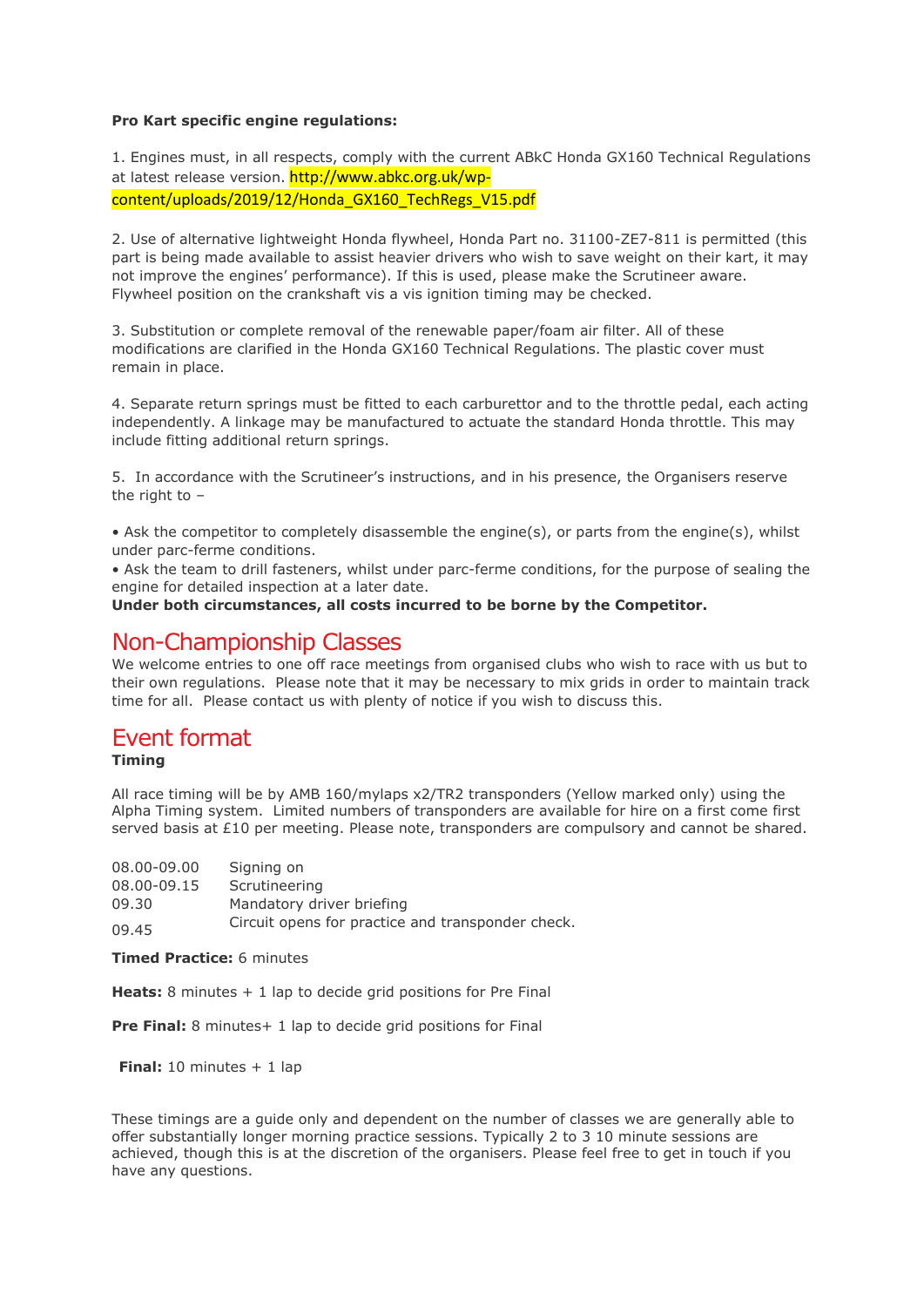## Flag signals

The Internationally recognised flag signals will be used as per Motorsport UK/CIK rules. All flag signals will form an official instruction and must be obeyed. Any person ignoring signals will take no further part in the meeting.



All clear, at the end of a danger area controlled by yellow flags. Also used to signal the start of a formation lap.



A service car or slow moving car is on the circuit. The white flag will be waved to indicate the sector of the track that the slow moving vehicle is in, and held stationary whilst the vehicle is in the next sector.



Immediately cease driving at racing speed and proceed slowly, without overtaking, and with maximum caution to pits or start line obeying marshal's instructions, and being prepared to stop should the track be blocked.

**Stationary** - Danger, slow down sufficiently to ensure that full control of the vehicle can be retained. No overtaking.



**Waved** - Great danger, slow down considerably. Be prepared to suddenly change from the projected racing line, or take other evasive action including stopping if necessary. No overtaking. (This signal may be supplemented by flashing yellow light(s), as an added warning).



**Stationary** - Another competitor is following close behind.

**Waved** - Another competitor is trying to overtake.



A warning, to the driver that his behaviour is suspect and that he may be black-flagged on further reports. Displayed with a white number.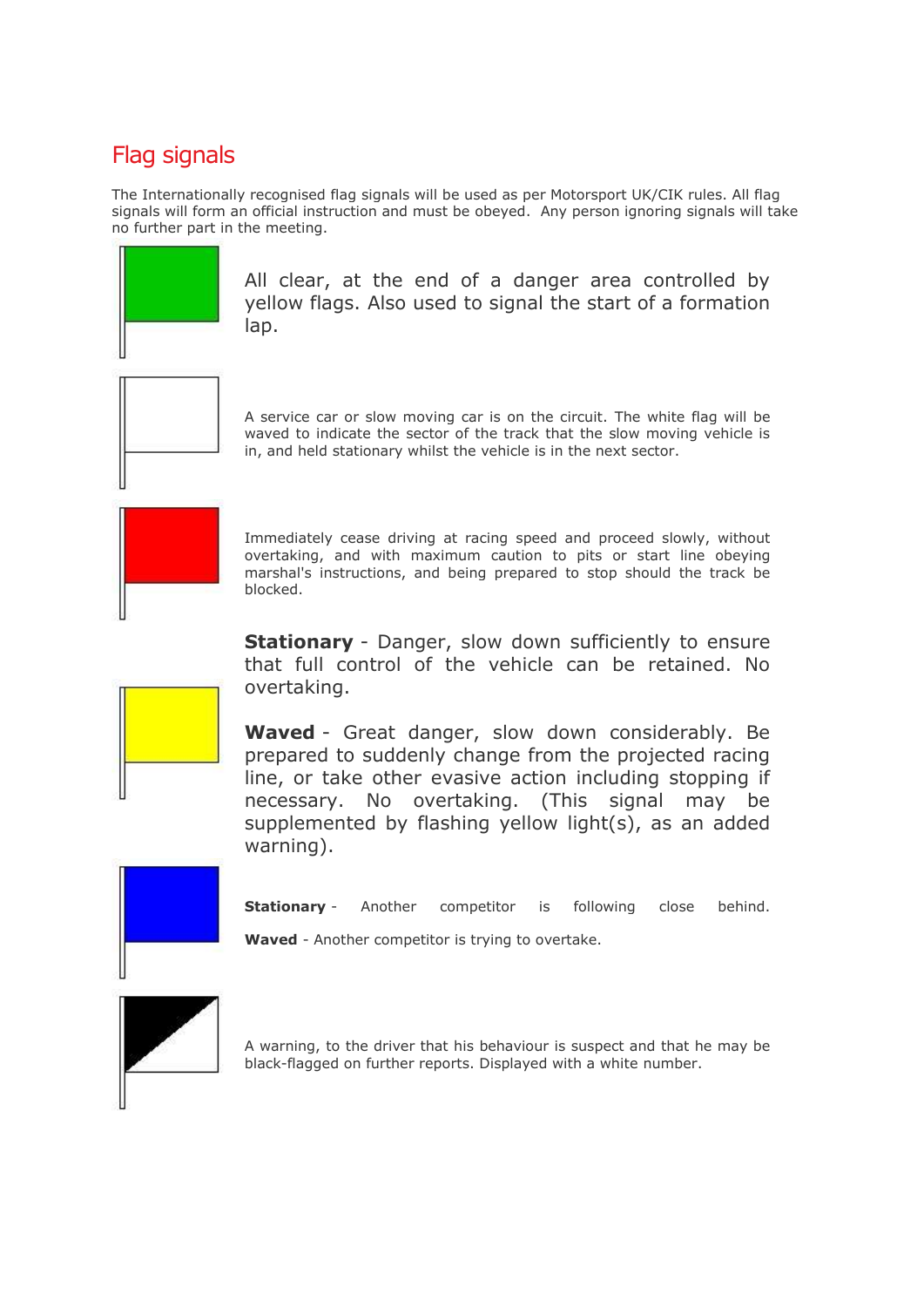

The driver must stop at his pit within one lap of receiving the signal and report to the Clerk of the Course. A penalty of exclusion may be enforced by display of the Black flag.



Notification of apparent mechanical failure or of a fire which might not be obvious to the driver. The car concerned must call at its pit for repairs on the next lap.



**Stationary** - Slippery surface ahead.

**Waved** - Slippery surface imminent.



False start.



End of race or practice.

## Race Starts

All starts will be 'slow rolling' in 2 rows with the pole position on the inside for turn 1. The start signal will be by the extinguishing of the official Red start light. Should the Red light remain on this indicates a false start whereby all competitors will continue for a second slow rolling lap. The pole driver dictates the 'slow lap' pace and drivers must remain in grid formation until the start signal is given. Weaving on rolling up lap is not permitted and may results in a penalty (Clerks discretion) Drivers then race to the chequered flag.

## Driving standards

There will be a strict **'No Contact'** rule applied to all meetings. Avoidable contact will result in disqualification from the race. Should any driver be deemed to have deliberately caused contact with another competitor they will automatically be excluded from the results and will take no further part in the event. All marshals and officials will be deemed as judges.

More than one change of direction to defend a position is not permitted. Any driver moving back towards the racing line, having earlier defended his/her position off-line, should leave at least one kart width between his/her own kart and the edge of the track on the approach to the corner.